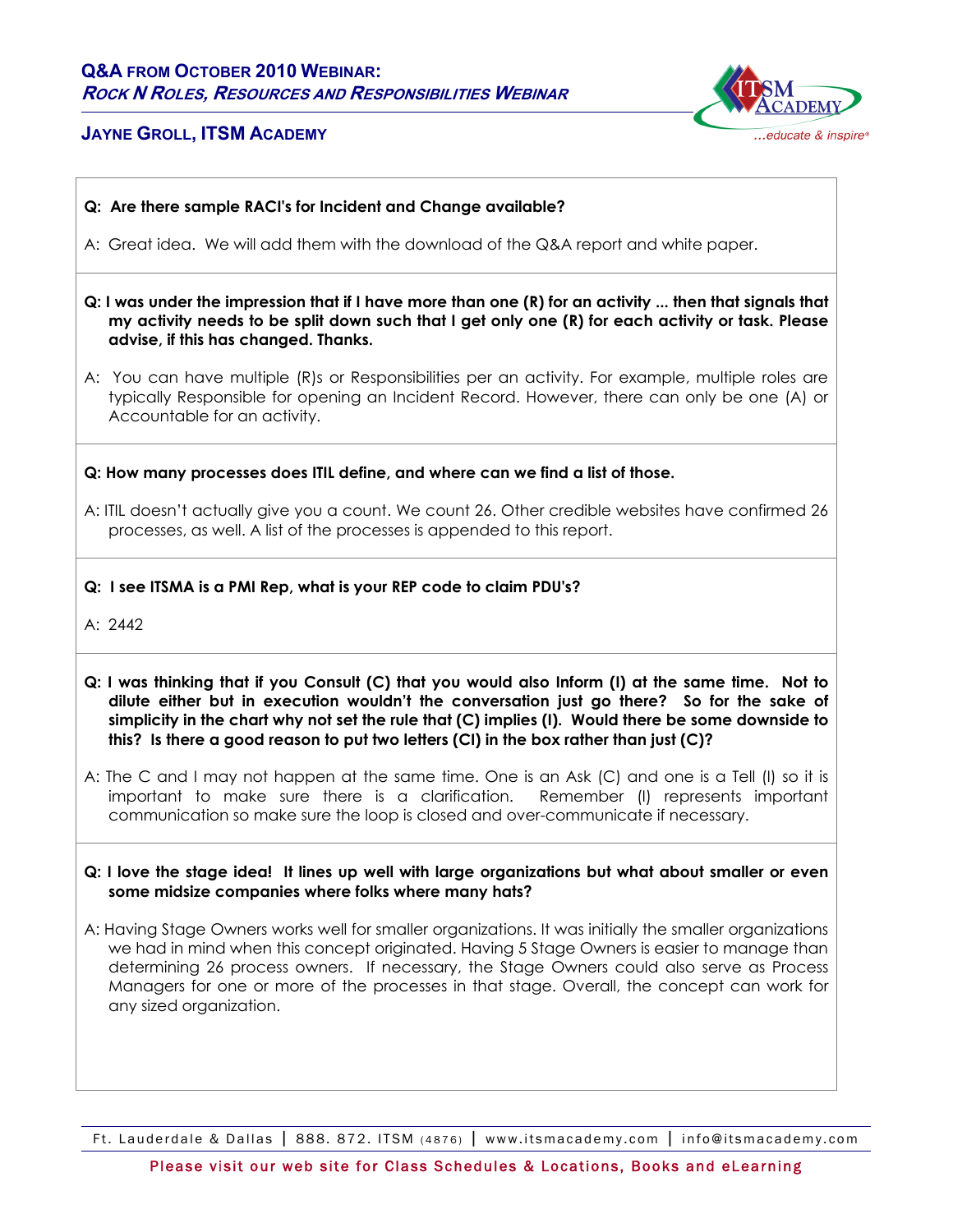

## **Q: I would love to get my hands on that whitepaper pertaining to the "stage" owners! How do I get on that list?**

A: When we send out the Q&A report from today's presentation the whitepaper will be included.

## **Q: The stage owner concept is appealing. What are the chances of incorporating it into ITIL?**

A: We are not ITIL authors. However, if it is a good approach that works for you then use it. Don't forget that a Service Transition Owner can be responsible for an activity in other Lifecycle stages. Consider doing a RACI to see where Responsibilities for Stage Owners interface.

#### **Q: On your RACI Chart illustrating Problem Management example, why is the responsibility to log and categorized the Service Desk Responsibility and not Problem Management? Is this because your Problem Manager is included in the Service Desk?**

A: The Service Desk is usually accountable for the quality of records – particularly Incident and Problem records. Sometimes they are responsible for logging or "raising" the problem; sometimes others will be responsible. Some Problem Managers are a part of the Service Desk function (but not necessarily the department) – but that is not cast in stone.

 The example is not meant to be the definitive model for Problem Management. If in your environment, the accountability for logging and managing Problem records lies elsewhere, then the accountability or "A" can be placed where appropriate.

### **Q: Who should be negotiating SLAs and KPIs with the customer - the Service Manager or the Operations Manager?**

A: Negotiation is always the responsibility of the Service Level Manager. If you take the Stage Approach, the accountability lies with either the Service Design or CSI Stage Owner. A lot of SLAs are done in the Design phase where the customer and IT service provider negotiate service levels before the service is transitioned into production. The CSI stage monitors for adherence to the agreed service levels and identifies opportunities for improvement. You could have the Service Design Stage Owner be accountable for Service Level Management pre-production, then transfer the accountability to the CSI owner once the service is live.

### **Q: You said one Accountable - but I saw 4 (A)s on one page - can you explain?**

A. You will see multiple (A)s on a RACI chart. However, there is only one Accountable per row. Each row represents a specific activity.

Ft. Lauderdale & Dallas | 888. 872. ITSM (4876) | www.itsmacademy.com | info@itsmacademy.com